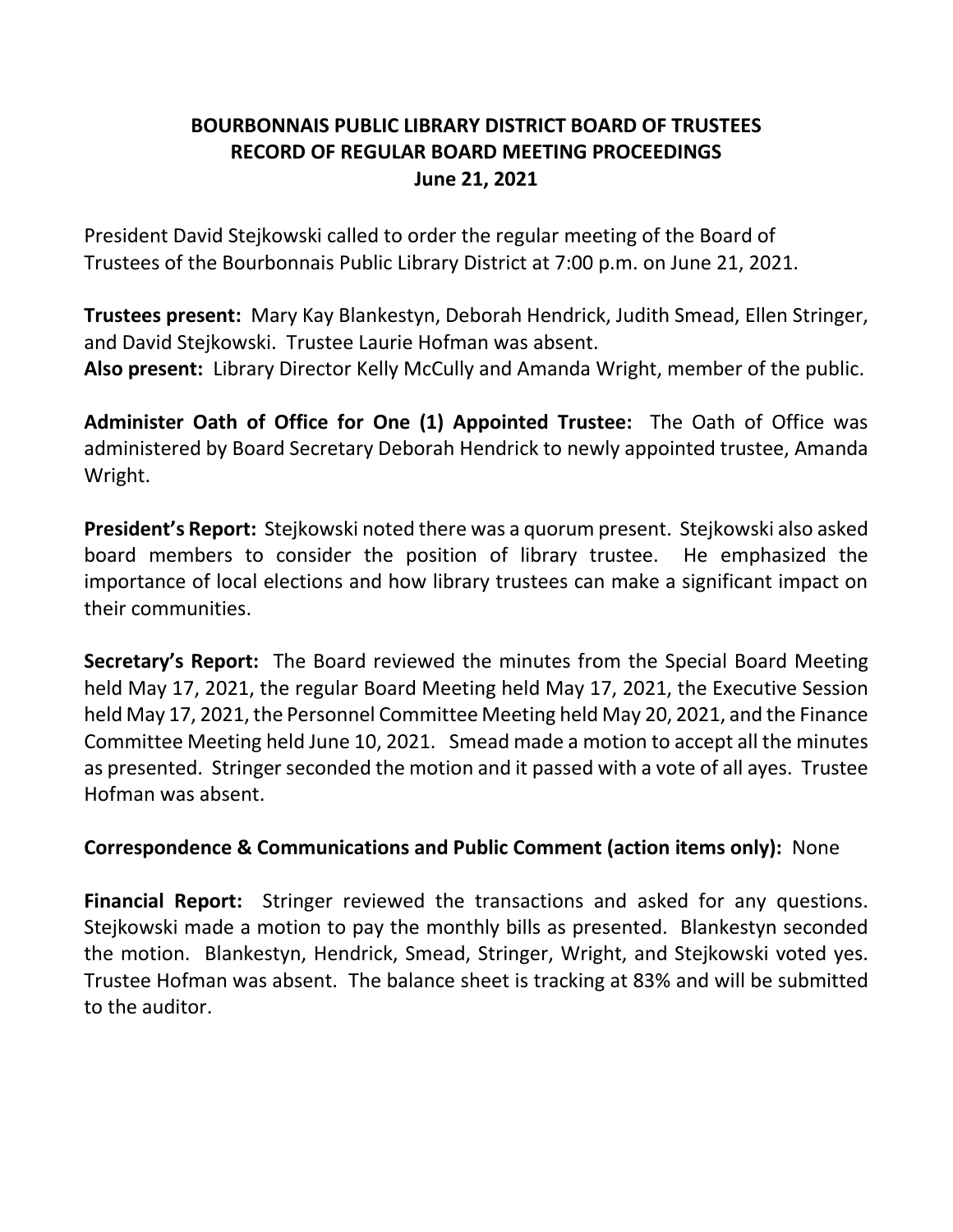**Director's Report:** Deadlines: June 30, Last day for first half year review of all closed session minutes. June 30, Fiscal year ends. July 1, Schedule of regular Library Board meeting dates must be prepared and made available to the public.

**Marketing:** There are currently 1,448 people on the library email list. The Library has 2,372 followers on Facebook and 826 followers on Instagram (a bar graph was included showing marketing stats).

Marketing campaigns for this month include Celebrate Pride Month and the library's Summer Reading Adventure, *Reading Colors Your World*, which began June 1 and runs through July 31.

**Adult Services:** Approximately 100 new books were added to the Adult Fiction and Large Print collections in May. Circulation statistics continue to increase monthly and hopefully will return within the next year to numbers last seen in 2019. It is important to evaluate and develop these collections to continue seeing growth. Adult Supervisor, Cassidy Steinke, manages the Adult Fiction, Large Print, and Adult Graphic Novel collections (a bar graph was included showing May circulation stats).

Adult programming includes a Kanopy documentary discussion of *I Am Not Your Negro*, at 6:30 p.m. on June 22, Book Club at 10:00 a.m. on July 13, and Tech Time every Thursday morning at 11:00 a.m. and 12:00 p.m.

**Youth Services:** The Youth Services Team is welcoming families back to the Library. A photo was included of Youth Services Supervisor, Rory Parilac, sharing what she has been up to in an impromptu question and answer session with two friends.

A Children's Circulation Statistics chart comparing May 2019 and May 2021 was also included.

Upcoming programs include Family Storytimes in the Garden at 10:00 a.m. Mondays and Wednesdays, Tie-Dye Face Masks for kids at 2:00 p.m. on Tuesday, June 22, and Fairy Fun at 10:30 a.m. on Tuesday, June 29.

**Circulation Services:** Full seating has returned to the study tables and periodical area. The coffee bar is now open, and seating has returned for library patrons to enjoy their refreshments in the coffee area.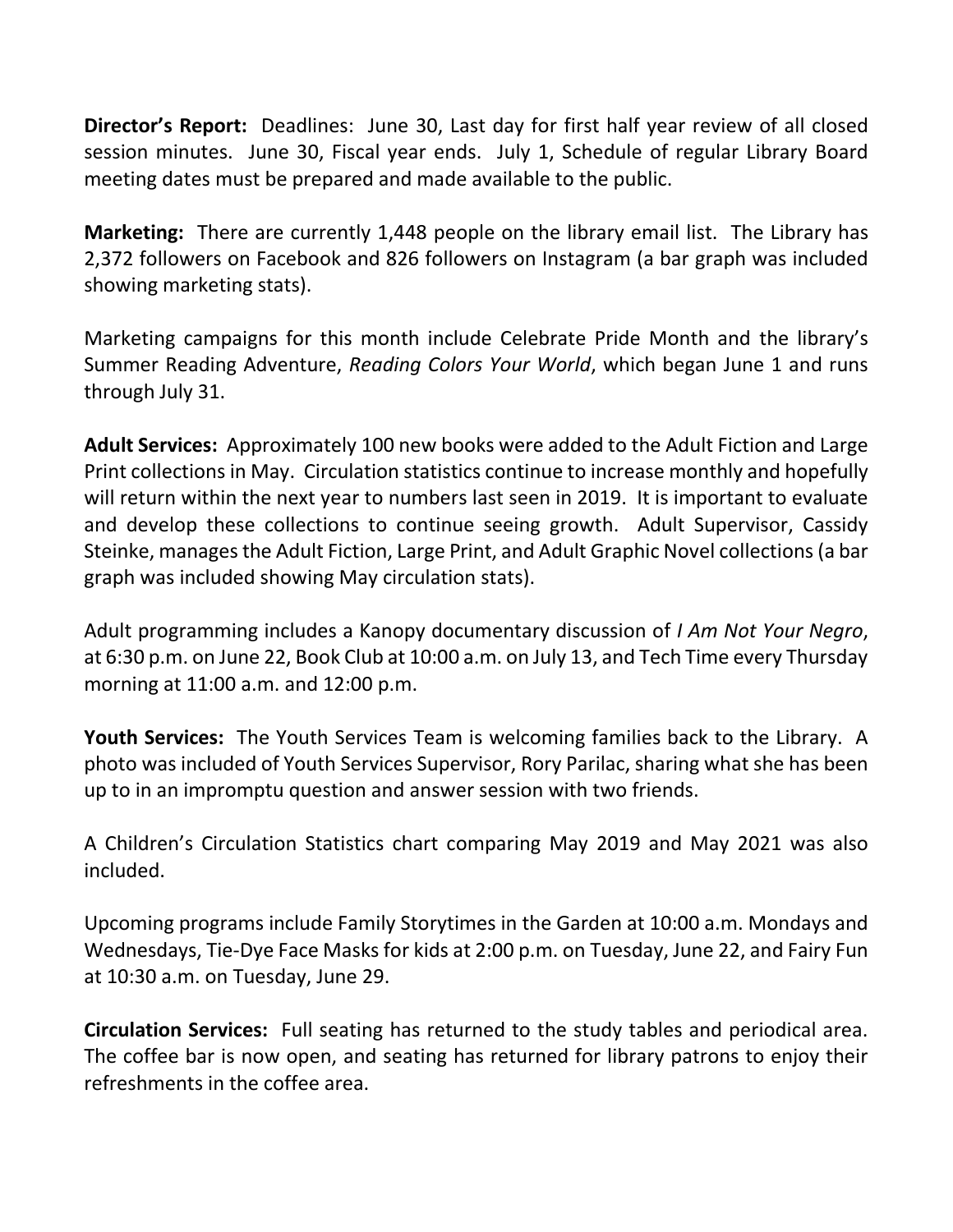Bourbonnais Public Library circulation statistics continue to lead area libraries with a May circulation total of 6,480.

**Technical Services:** 366 new items were added to the collection. 110 items were weeded from the collection.

**Summer Reading Adventure:** The library's Summer Reading Adventure, *Reading Colors Your World*, began on June 1 and will run through July 31. So far there are 165 adult/teen participants and 270 children. Further information and a schedule of events are available on the library's website.

## **Committee Reports:**

**Personnel:** None **Finance:** Committee met June 10, 2021. Report will be discussed under New Business. **Policy:** None **Building and Grounds:** None. **Long Range Planning:** None.

### **Unfinished Business:**

Assign Committee Appointments: Stejkowski reviewed the Committee Appointments and asked if anyone wanted or needed to change. Newly appointed trustee, Amanda Wright volunteered to serve on the Personnel Committee, the Policy Committee, and the Finance Committee. Committee Appointments are as follows: Personnel: Chairman Smead. Trustees Stringer, Blankestyn, Hendrick, and Wright. Policy: Chairman Hendrick. Trustees Blankestyn, Hofman, and Wright. Finance: Chairman Stringer. Trustees Smead, Hofman, and Wright. Building and Grounds and Long Range Planning are committees of the whole. Trustee Blankestyn is Chairman of the Long Range Planning Committee.

Library Reopening Plan and Response to COVID-19: McCully led a discussion of the vaccination statistics for Kankakee County and Illinois. She reported that 95% of the library staff have been vaccinated. Staff will continue to wear masks when interacting with families or with children. The Library continues in Phase 5 of the Reopening Plan.

### **New Business:**